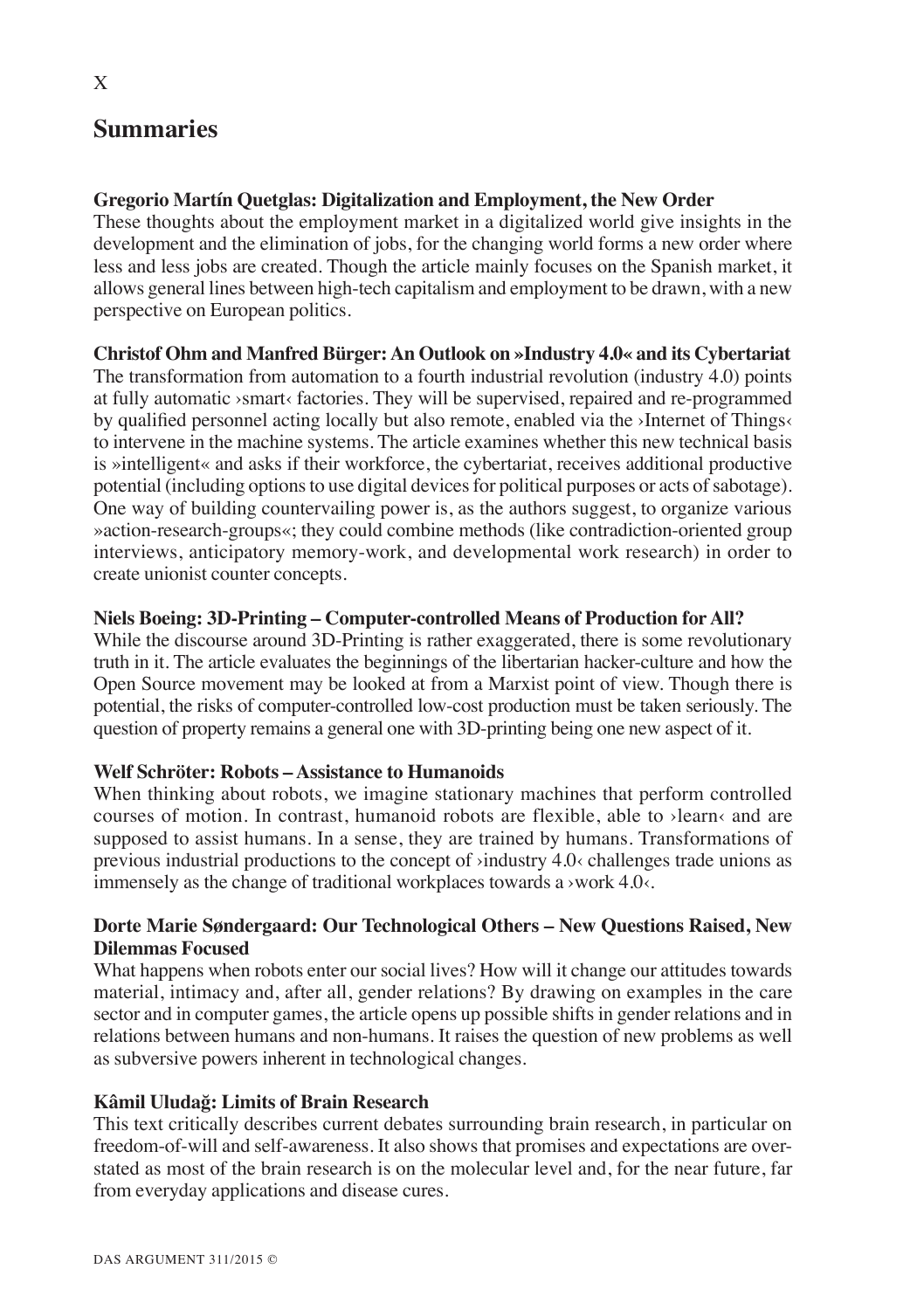#### **Andreas Umgelter: Other people's meat**

After scandals concerning organ transplantation the question of how organs become (scarce) commodities has been raised. This article traces back the beginnings of organ transplantation and links it to current discussions within the health care system. It questions current forms of >equal distribution< of organs and calls for a more political debate.

#### **Thomas Skou Grindstedt: Geography of High Frequency Trading – Algorithmic Capitalism and its Contradictory Elements**

Conventional economics (in the name of the free market) value high frequency trading for creating a state of equilibrium and not triggering crises, while they dismiss the contradictions of space and time since the focus is only on milliseconds. In contrast, this article outlines the term algorithmic capitalism as a part of financial capital and in the interface between multiple spatio-temporalities, accelerating new contradictions.

#### **Stephan Packard: Non fecit. The Producing Fan and His Commodity**

Accompanying fan productions online, a small niche has developed in which producers distance themselves from all ownership of their products. These *non fecits* point to an underlying deepening of the contradictions between traditional markets controlled by scarcity and new attempts to create scarcity by controlling digital markets. Bound by the duplicity of visibility and invisibility intrinsic to the operation of media, that contradiction calls for exposure by a critical analysis of the current discourses of the media control.

#### **Wolfgang Fritz Haug: Formation of Human Beings in Times of the Internet of Things**

Starting point is the anthropological insight that the biological substratum of our species does not generate our historical human essence, which comes to our new born via postnatal humanisation. Assuming that, therefore, the formation of human beings (»Menschenbildung«) means more than enculturation and that, further more, it can been done only through an active appropriation of extant possibilities by the individuals themselves, we need to ask how this human formation is being revolutionized in the era of the »internet of things«, which operates as a veritable anthropological break, given its permanent virtual connectivity. The digital revolution could in principle create brilliant opportunities for qualified and creative work, but in fact, under the conditions of High-Tech Capitalism, it destroys innumerable jobs and life perspectives. The historical task of self-change while at the same time changing our circumstances requires a new pedagogy of resistance that counters the mute power of hightech-devices and neoliberal cost-benefit-calculations and strengthens self-determined forms of community.

#### **Lucien Sève: Being Marxist**

This autobiographical article shows the becoming [das Werden] and being of a Marxist. Looking back on his life, Sève argues that being a Communist is different from being a Marxist, but must be included in it. Besides passion and the will to change both oneself and the world around oneself, being Marxist requires constant learning and building of a Marxist culture.

#### **Uwe Hirschfeld: Term and Meaning of the »Common Sense« in Antonio Gramsci's Work**

Based on a reconstruction of the term »common sense« in Gramsci's *Prison Notebooks*, the article focuses on the meaning of the term in light of the development of a »philosophy of praxis«. The social ability of »common sense« to be able to ›act‹ in contradictory relations and surroundings forms the basis of transforming praxis. This praxis includes further »coherence« in expanded self-socialization.